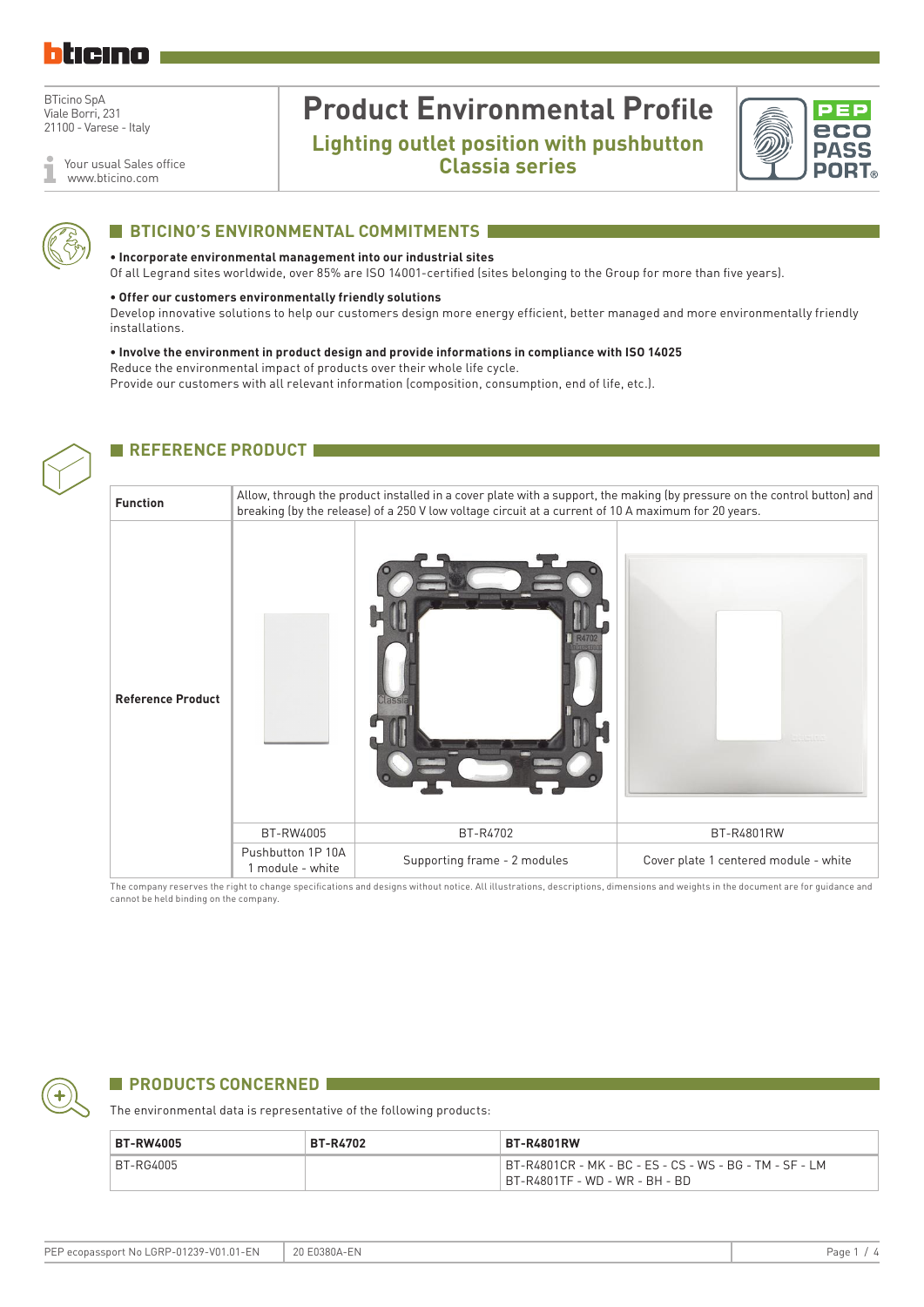Your usual Sales office www.bticino.com

### **Product Environmental Profile Lighting outlet position with pushbutton Classia series**





#### **CONSTITUENT MATERIALS**

This Reference Product contains no substances prohibited by the regulations applicable at the time of its introduction to the market. It respects the restrictions on use of hazardous substances as defined in the RoHS directive 2011/65/EU and its delegated directive 2015/863/EU.

| <b>Total weight of</b><br><b>Reference Product</b> | 122 g (all packaging included) |                       |            |                       |        |  |  |
|----------------------------------------------------|--------------------------------|-----------------------|------------|-----------------------|--------|--|--|
| Plastics as % of weight                            |                                | Metals as % of weight |            | Others as % of weight |        |  |  |
| Polycarbonate *                                    | 24.4 % Steel                   |                       | 14.9%      |                       |        |  |  |
| ABS *                                              | 13.9%                          | Copper alloys         | 2,1%       |                       |        |  |  |
| Polypropylene                                      | 3.2%                           | Silver alloys         | $< 0.1 \%$ |                       |        |  |  |
| Polystyrene                                        | $1.3\%$                        | Other metals          | $0.1\%$    |                       |        |  |  |
| Polyamide                                          | 0,1%                           |                       |            |                       |        |  |  |
| Other plastics                                     | $< 0.1 \%$                     |                       |            |                       |        |  |  |
|                                                    |                                | Packaging             |            |                       |        |  |  |
| Polypropylene                                      | 7.4%                           |                       |            | Paper / Carboard      | 19,1 % |  |  |
| Polyethylene                                       | 0.3%                           |                       |            | Wood                  | 13,3%  |  |  |
| <b>Total plastics</b>                              | 50,6%                          | <b>Total metals</b>   | 17,0 %     | <b>Total others</b>   | 32,4 % |  |  |

Estimated recycled material content: 20 % by mass.

\* For the configurations realized with "Accents" cover plates BT-R4801WD, BT-R4801WR, BT-R4801BH, BT-R4801BD and black pushbutton BT-RG4005, the percentages of Polycarbonate and ABS take the following values:

- Polycarbonate: 32,8 %

- ABS: 7,6 %

while the percentages of other materials do not present signficant variations.



#### **MANUFACTURE**

This Reference Product comes from sites that have received ISO14001 certification.



#### **N** DISTRIBUTION

Products are distributed from logistics centres located with a view to optimize transport efficiency. The Reference Product is therefore transported over an average distance of 3500 km by road from our warehouse to the local point of distribution into the European market. Packaging is compliant with European directive 2004/12/EU concerning packaging and packaging waste. At their end of life, its recyclability rate is 79 % (in % of packaging weight).



#### **N** INSTALLATION

**N** USE **Extending the USE** 

For the installation of the product, only standard tools are needed.

Under normal conditions of use, this product requires no servicing, no maintenance or additional products.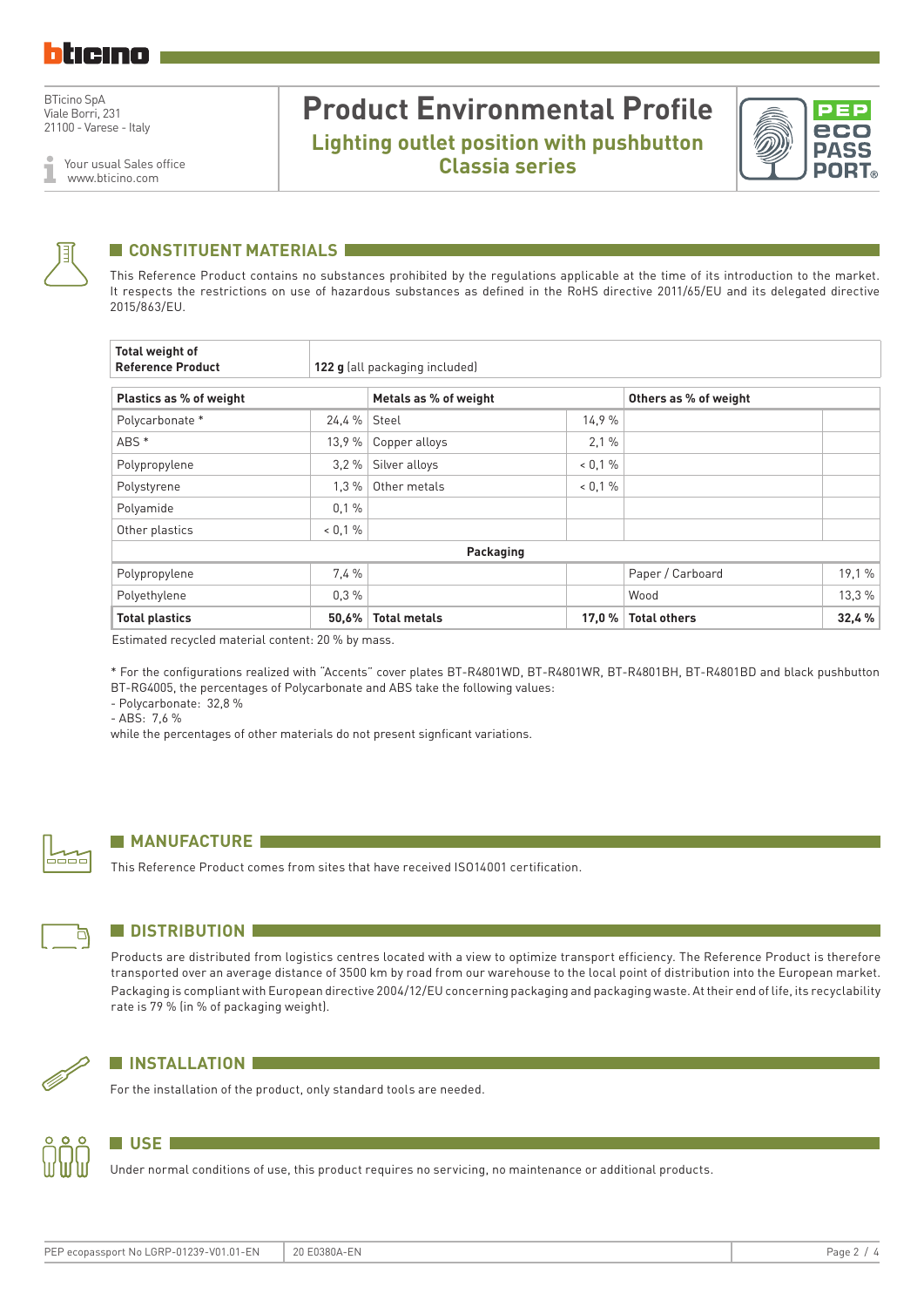Your usual Sales office www.bticino.com

### **Product Environmental Profile Lighting outlet position with pushbutton Classia series**





### **END OF LIFE**

The product end-of-life factors are taken into account during the design phase. Dismantling and sorting of components or materials is made as easy as possible with a view to recycling or failing that, another form of reuse. This product falls within the scope of the WEEE directive (2012/19/EU). Therefore it must be processed through local WEEE recycling/recovery channels.

#### **• Extended producer responsability:**

The sale of this product is subject to a contribution to eco-organisations in each country responsible for managing end-of-life products in the field of application of the European Waste Electronic and Electrical Equipment Directive.

#### **• Recyclability rate:**

Calculated using the method described in technical report IEC/TR 62635, the recyclability rate of the product is estimated at 90 %. This value is based on data collected from a technological channel operating on an industrial basis. It does not pre-validate the effective use of this channel for the end of life of this product.

Separated into:

| - plastic materials (excluding packaging) | :41%         |
|-------------------------------------------|--------------|
| - metal materials (excluding packaging)   | $: 17 \%$    |
| - packaging (all types of materials)      | $\cdot$ 32 % |



#### **ENVIRONMENTAL IMPACTS**

The evaluation of environmental impacts examines the stages of the Reference Product life cycle: manufacturing, distribution, installation, use and end-of-life. It is representative from products marketed and used in Europe, in compliance with the local current standards.

For each phase, the following modelling elements were taken in account:

| Manufacture                   | Materials and components of the product, all transport for the manufacturing, the packaging and the waste generated<br>by the manufacturing.                                                                                                                        |
|-------------------------------|---------------------------------------------------------------------------------------------------------------------------------------------------------------------------------------------------------------------------------------------------------------------|
| <b>Distribution</b>           | Transport between the last Group distribution centre and an average delivery point in the sales area.                                                                                                                                                               |
| <b>Installation</b>           | The end of life of the packaging.                                                                                                                                                                                                                                   |
| Use                           | • Use scenario: domestic scenario estimated in 10 operations / day of 1 second each one, for 20 years, at 30% of rated<br>load. This modelling duration does not constitute a minimum durability requirement.<br>• Energy model: Electricity Mix, Europe 27 - 2008. |
| End of life                   | The default end of life scenario maximizing the impacts.                                                                                                                                                                                                            |
| Software and<br>database used | EIME V5 and its database «CODDE-2018-11»                                                                                                                                                                                                                            |